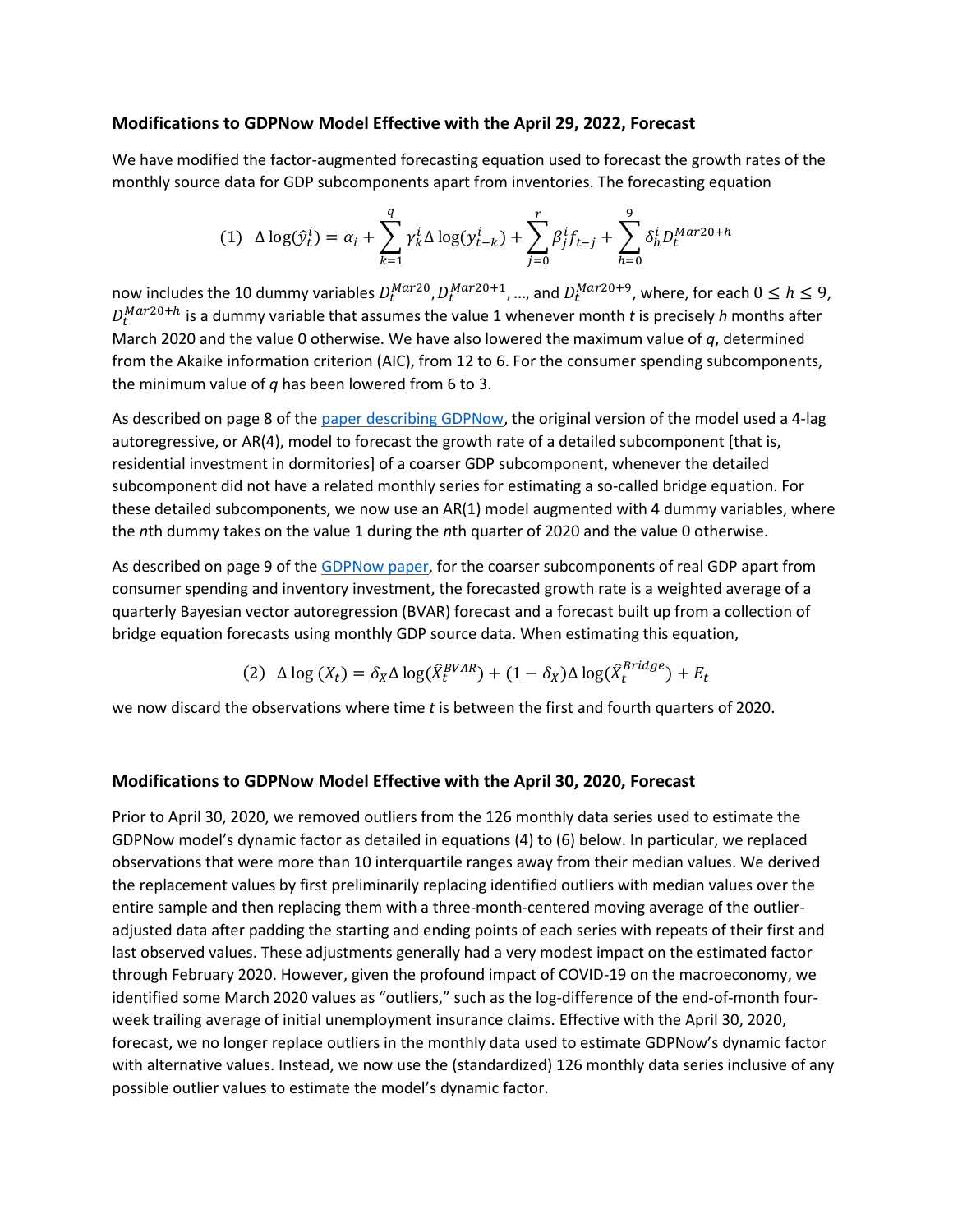#### **Modifications to GDPNow Model Effective with the April 30, 2018, Forecast**

As documented in Higgins (2014), an estimated dynamic factor model is used to forecast the yet-to-be released monthly source data for the GDP subcomponents apart from inventory investment. In particular, the forecasting equations for the monthly growth rates of the source data are of the form<sup>1</sup>

$$
(3) \ \ \Delta \log(\hat{y}_t^i) = \alpha_i + \sum_{k=1}^q \gamma_k^i \Delta \log(y_{t-k}^i) + \sum_{j=0}^r \beta_j^i f_{t-j}
$$

In equation (3),  $y_t^i$  is the value of a monthly source data series in month  $t$  such as private nonresidential construction spending put in place from the US Census Bureau's construction spending report adjusted for price changes, ∆ log (∗) is the change in the natural logarithm of the series, which approximately equals its growth rate,  $f_t$  is the GDPNow estimate or forecast of the dynamic factor in month  $t$ , and the remaining terms are coefficient estimates from a regression using ordinary least squares (OLS). As documented on pages 5–6 of Higgins (2014),  $f_t$  is estimated, or forecasted, if month  $t$  data from the Manufacturing ISM Report on Business from the Institute for Supply Management has not been released yet, from the dynamic factor model

(4) 
$$
f_t = \rho_1 f_{t-1} + \rho_2 f_{t-2} + \rho_3 f_{t-3} + u_t
$$
  
(5)  $z_t^i = \gamma_1^i f_t + \varepsilon_t^i$ 

where  $z_t^i$  is one of 126 standardized observed data series and  $u_t$  and  $\varepsilon_t^i$  are random variables from Gaussian white noise processes. As noted in this [February 2018](http://macroblog.typepad.com/macroblog/2018/02/gdpnows-forecast-why-did-it-spike-recently.html) *macroblog* post, there is autocorrelation for  $\varepsilon_t^i$  for some of the series including those released in the ISM manufacturing report. This can lead to large and somewhat predictable changes in the GDPNow forecast around the ISM manufacturing release. To mitigate the impact of the ISM report on the GDPNow forecast somewhat, we assume  $\varepsilon_t^i$ follows the first-order autoregressive process

$$
(6) \ \varepsilon_t^i = \phi_i \varepsilon_{t-1}^i + v_t^i
$$

where  $v_{t}^{i}$  follows a Gaussian white noise process. We then estimate the time series of the dynamic factor using a slightly modified version of the algorithm used in Higgins (2014), which was largely based on the algorithm described in Giannone, Reichlin, and Small (2008). <sup>2</sup> We form an initial estimate of the dynamic factor by taking the first principal component of the standardized data series utilizing the technique described in Appendix A of Stock and Watson (2002)<sup>3</sup> to handle missing, or yet-to-be released, values. We then estimate equations (4) and (5) by OLS. The residuals from equation (5) are used to estimate equation (6) by OLS. Equations (4)–(6) are then recast into a state-space representation with the parameters and error variances taken from the earlier OLS regressions and the dynamic factor is reestimated using the Kalman filter and Kalman smoother. The estimated factor from this modified dynamic factor model is used to forecast the growth rates of the monthly source data in equation (3).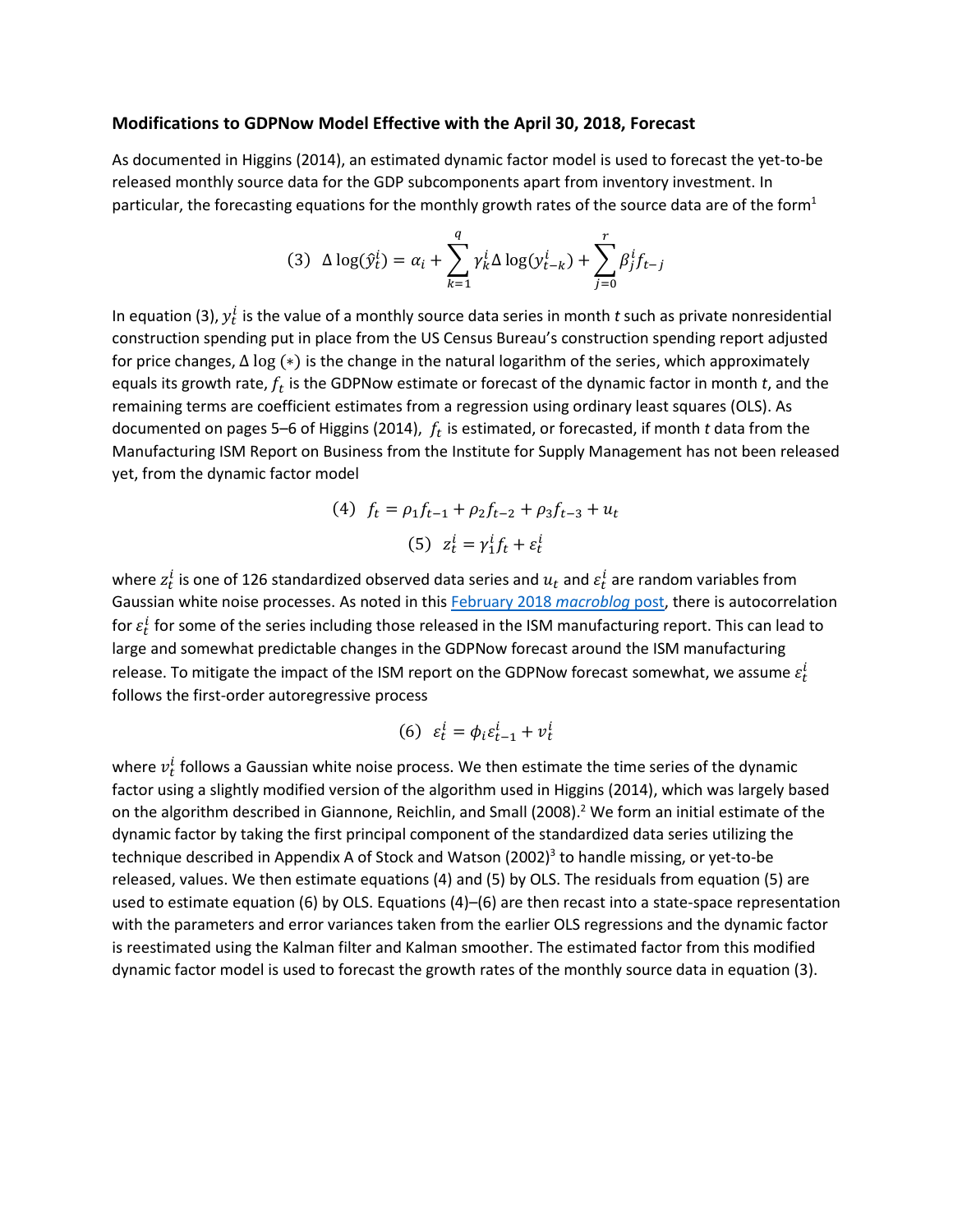# **Modifications to GDPNow Model Effective with the October 30, 2017, Forecast**

#### **Residential investment**

The bridge equation for real residential investment in improvements, which previously used the retail sales of building materials, garden equipment, and supply dealers deflated by the geometric mean of three price series described in Table A5b in Higgins (2014) has been expanded to include the number of seasonally adjusted production and nonsupervisory employees for residential remodelers (NAICS 236118). In particular, the bridge equation is a linear regression using quarterly log growth rates of the form

(7)  $\Delta$ log(RealResInvImprovements<sub>t</sub>)  $= \varphi + \theta_1 \Delta \log(RealBuild GardenSupply Sales_t) + \theta_2 \Delta \log(EmpResRemodelers_t)$  $+$   $e_t$ 

where "hats" on the right-hand side of the equation are used because these values are constructed from both actual and (possibly) forecasted monthly values. See pages 5–8 and equations one to six of Higgins (2014) for further details.

### **Nonresidential equipment investment**

Several changes have been made so some monthly data from the US Census Bureau's advance durable manufacturing report and the US advance international trade in goods report are used soon, or shortly after, their releases. Previously, some of these data had not been used until the full (M3) manufacturing report or the full monthly international trade report were released. Beyond this, no changes have been made. The monthly source data and the structure of the bridge equations are essentially unchanged from the previous version of GDPNow.

GDPNow partitions nonresidential equipment investment into "New autos," "New trucks," "Used autos/light trucks [net purchases]," "Aircraft," "Computers and peripherals," and "Core," where "Core" is the difference between the total and the other five categories. For the last three of the subcomponents—"Aircraft," "Computers and peripherals," and "Core"—the monthly source data for a bridge equation like (7) is "net shipments" or "domestic supply" measured as manufacturing shipments plus imports minus exports.<sup>4</sup> Shipments corresponding to "Computers and peripherals" investment are the sum of shipments of (a) "Electronic computers," (b) "Computer storage devices," and (c) "Other computer peripheral equipment." These three series are not released until the full (M3) manufacturing report and, consequently, data on computer shipments from the advance durable manufacturing report were not used in the previous version of GDPNow. However, the advance durable manufacturing report includes shipments for "Computers & related products" and this series equals the sum of (a–c) in the full M3 report. Consequently, we now map "Computers & related products" shipments from the advance durable manufacturing report to the shipments series for "Computers and peripherals" investment.

In the Higgins (2014) version of GDPNow, month *t* data on exports and imports of capital goods that were mapped into "Aircraft," "Computers and peripherals," and "Core" investment were not used until the full international trade report for month *t*. We now forecast these data when the advance international trade in goods report for month *t* is released. <sup>5</sup> That report includes advance estimates of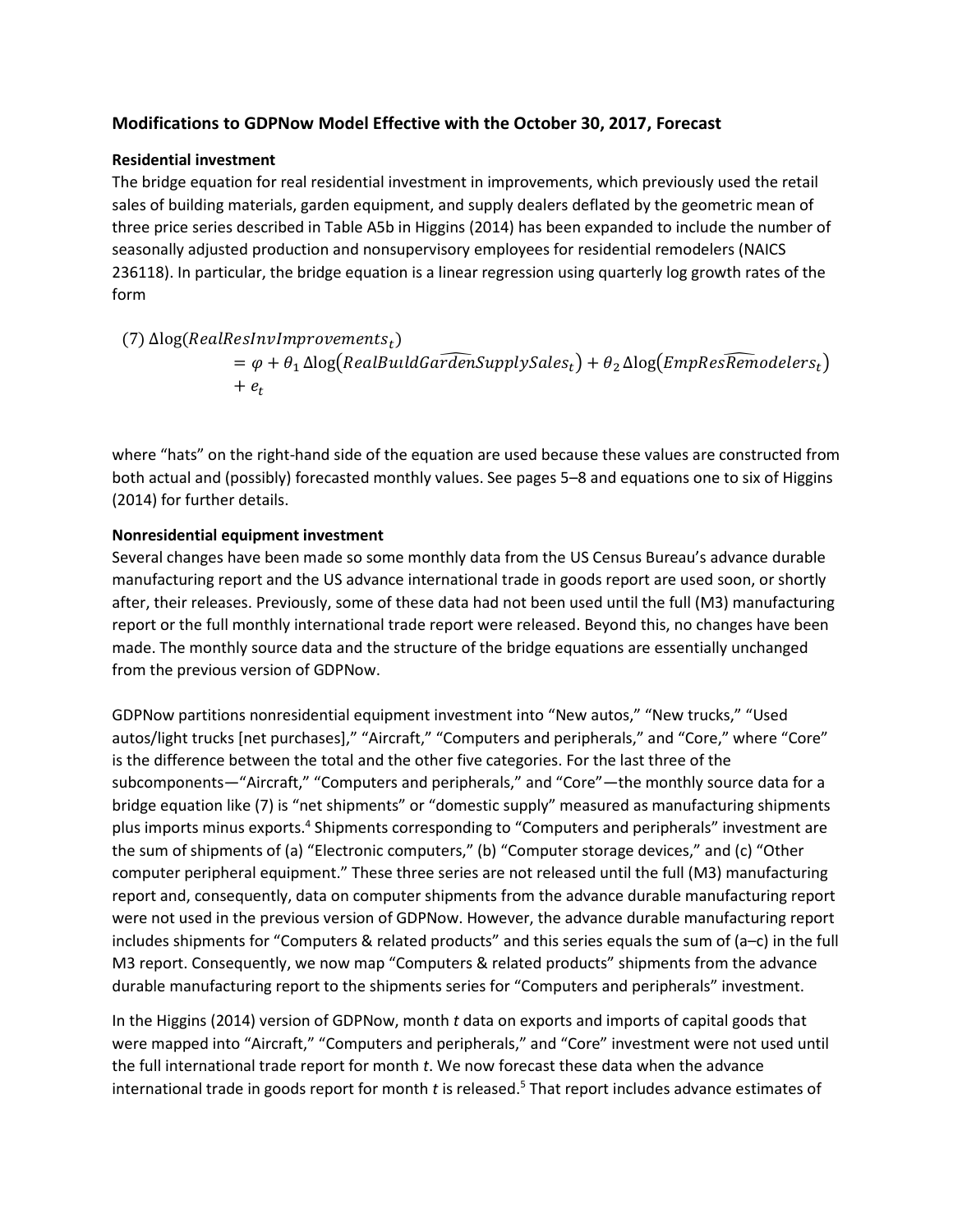month *t* imports and exports of capital goods excluding autos. 6 In the full international trade report, we can partition imports and exports of capital goods into categories mapping into "Aircraft," "Computers and peripherals," "Core," and a non-core remainder.<sup>7</sup> After making this partition, we construct "Aircraft," "Computers and peripherals," and "Core" exports and imports as shares of total capital goods exports and imports through month *t-1*. We include these six time series in a six-lag Bayesian vector autoregression (BVAR) along with five other series: logarithms of manufacturer shipments for the same three categories of imports and exports, and logarithms of total capital goods exports and imports. The latter five series go through month *t* after the month *t* advance durable manufacturing and advance international trade in goods reports. Using the approach of Waggoner and Zha (1999),<sup>8</sup> we make conditional forecasts of the month *t* shares of "Aircraft," "Computers and peripherals," and "Core" capital goods exports and imports after these reports. We can then back out total exports and imports for the three categories using total capital goods exports and imports from the advance trade report.

### **Nonresidential structures investment**

One of the seasonally adjusted producer price deflators used to construct the price deflator for monthly private nonresidential construction spending—"Steel mill products: Steel pipe and tube"—was discontinued in December 2013. This index has been replaced by the nonseasonally adjusted version of the deflator; no manual seasonal adjustment is applied to this series. Otherwise, the methodology for forecasting nonresidential structures investment is unchanged from Higgins (2014).

### **Consumption spending on services**

In the previous version of GDPNow, services personal consumption expenditures (PCE) was partitioned into two categories: "Purchased meals and beverages" and "Other." Now it is partitioned into five categories: "Electricity + natural gas," "US travel outside the US," "Foreign travel in the US," "Purchased meals and beverages," and "Other."

When the Federal Reserve's industrial production report for month *t* is released, we use a linear regression<sup>9</sup> with the month *t* (logarithmic) growth rate of "Electric and gas utilities" industrial production, the month *t-1* growth rate of "Electricity + natural gas" real PCE, and a constant to forecast the month *t* growth rate of "Electricity + natural gas" real PCE. Apart from this wrinkle, monthly "Electricity + natural gas" real PCE growth is forecasted using the same factor-augmented autoregression approach that is used with much of the other monthly source data and described on pages 6–7 of Higgins (2014).

As described in chapter 5 of the NIPA Handbook,<sup>10</sup> the US Bureau of Economic Analysis (BEA) uses imports and exports of travel services to estimate net foreign travel PCE. However, month *t* PCE data are published about a week before the monthly international trade report with month *t* estimates of foreign trade in travel services. When month *t* nominal imports of travel services are released, we replace the month *t* (log) growth rate of real PCE "US travel outside the US" with the fitted value from a regression using a constant and the month *t* growth rate of nominal imports of travel services. <sup>11</sup> We use the parameter estimates from the regression to forecast revisions to the growth rate of real PCE "US travel outside the US"<sup>12</sup> We use a symmetric approach to forecast revisions to real PCE: "Foreign travel in the US" after month *t* nominal exports of travel services are released in the same international trade report.

The aggregation of the forecasts for "Electricity + natural gas," "US travel outside the US," "Foreign travel in the US," "Purchased meals and beverages," and "Other" PCE services is handled as in the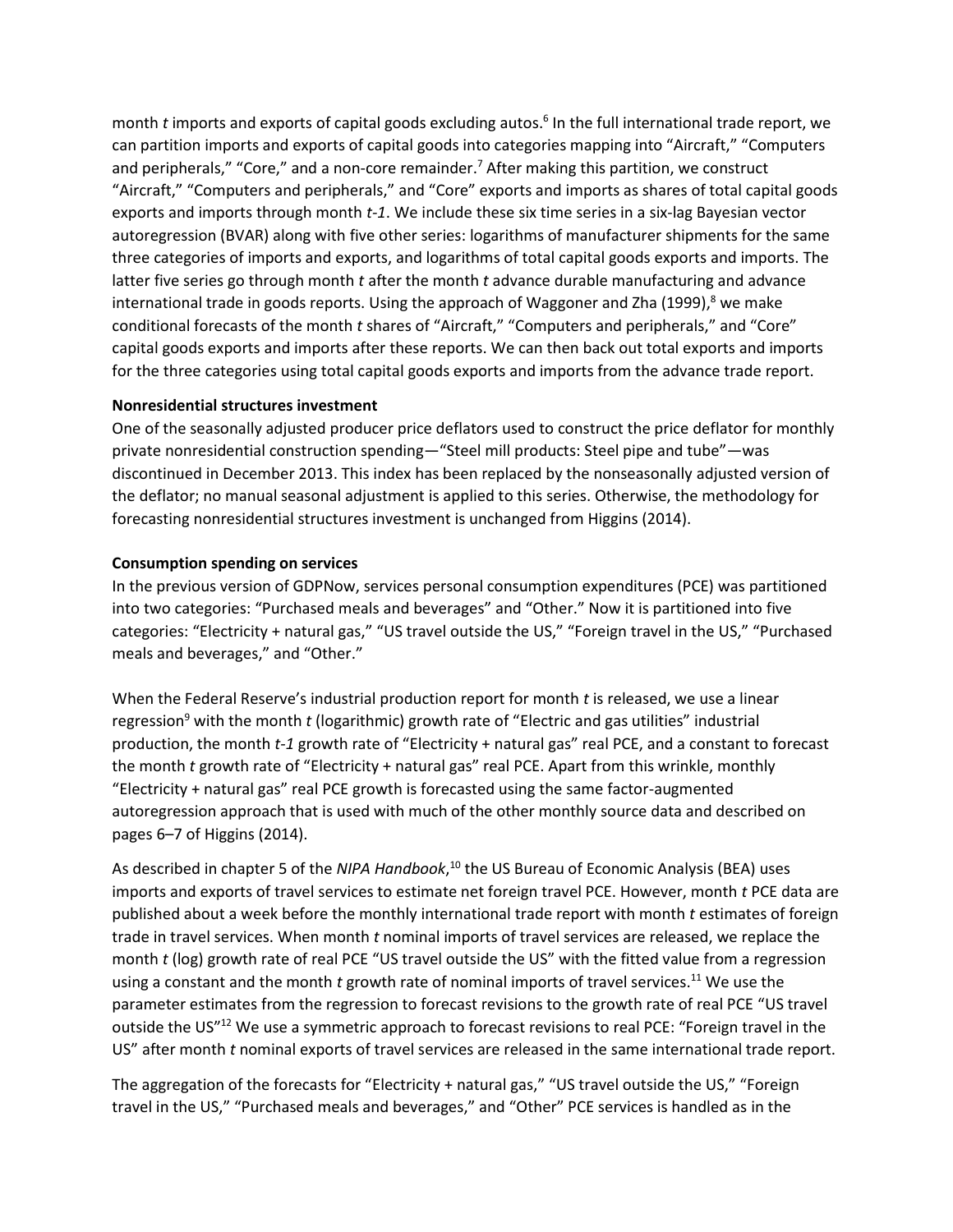original version of GDPNow. Equation (15) on page 13 of Higgins (2014) is expanded so that the sum has five terms instead of two.

## **Change in private inventories**

As described on page 13 of Higgins (2014), GDPNow approximates the monthly change in private inventories for each of four industries<sup>13</sup> as the sum of the monthly change in the book value of inventories published by the Census Bureau and an inventory valuation adjustment (IVA). If GDPNow is forecasting growth in quarter *t*, no monthly IVA estimates in quarter *t* are published until the first official GDP estimate for the quarter is released. However, the Underlying Detail Tables for the third estimate of quarter *t-1* GDP include end-of-month estimates of real and nominal manufacturing and trade inventories for the first month of quarter *t*. We use these data to plug in estimates of the IVAs for the first month of quarter *t* after these tables are released. The approximation used is

> $iva_{t,1}^i \cong 12 \Delta invent_{t,1}^{i,Census-Book} + 12 \Delta RealInvent_{t,1}^{i,BEA}(\frac{NomInvent_{t,1}^{i,BEA}}{Posllunont^{i,BEA}})$ RealInvent $_{t,1}^{\iota,\scriptscriptstyle B}$  $\frac{\mu,1}{i,BEA}$

where  $\emph{invent}_{t,1}^{i,Census-Book}$  is the Census Bureau's published book value of inventories for industry *i* in the first month of quarter *t, RealInvent* $_{t,1}^{i,BEA}$  is the end-of-month stock of inventories in chained dollars for the same month and industry published by the BEA in Underlying Detail Table 1BU, and  $\mathit{NomInvent}_{t,1}^{i,BEA}$  is the end-month nominal stock of inventories for the same month and industry published by the BEA in Underlying Detail Table 1BUC.<sup>14</sup> The updated version of GDPNow treats the estimates of the IVAs in the left-hand side of the above equation as data. The rest of the programs work as before, and unavailable IVAs for months in which Census book value data have been released are still estimated using PPIs and BVAR models as described in Higgins (2014).

Underlying Detail Table 1BUC also contains an estimate of the real stock of inventories for retail motor vehicle and parts dealers. The difference in this stock, multiplied by 12 to annualize, is nearly identical to the published change in real motor vehicle dealer inventories in Underlying Detail Table 5.7.6BM. Therefore, we nowcast the motor vehicle dealer number in Table 5.7.6BM for the first month of quarter *t* with 12 times the first difference of the corresponding stock in Table 1BUC after the Underlying Detail Tables for the third estimate of quarter *t*-*1* GDP are released.

# **Government spending**

As described on pages 7–9 of Higgins (2014), each of (private) real nonresidential structures investment, equipment investment, intellectual property products investment (IPP), federal government spending, and state+local government spending are disaggregated into finer subcomponents, and each of the real growth rates of these finer subcomponents are forecasted with a "bridge equation" or a four-lag autoregression [AR(4)] model. However, due to an oversight, the disaggregation used for both federal government spending and state+local government spending was not adjusted in July 2013 to account for the introduction of IPP investment. Each of the real growth rates of federal national defense, federal nondefense, and state+local IPP investment are now forecasted with AR(4) models. And these forecasts are now folded into the bridge equation-based forecast of real federal and state+local government spending using equation (7) on page 9 of Higgins (2014). See the tabs **FederalGovt** and **StateLocal** in [https://www.frbatlanta.org/-](https://www.frbatlanta.org/-/media/documents/cqer/researchcq/gdpnow/GDPTrackingModelDataAndForecasts.xlsx)

[/media/documents/cqer/researchcq/gdpnow/GDPTrackingModelDataAndForecasts.xlsx](https://www.frbatlanta.org/-/media/documents/cqer/researchcq/gdpnow/GDPTrackingModelDataAndForecasts.xlsx) for these AR(4) forecasts of the real growth rates of government IPP government growth.